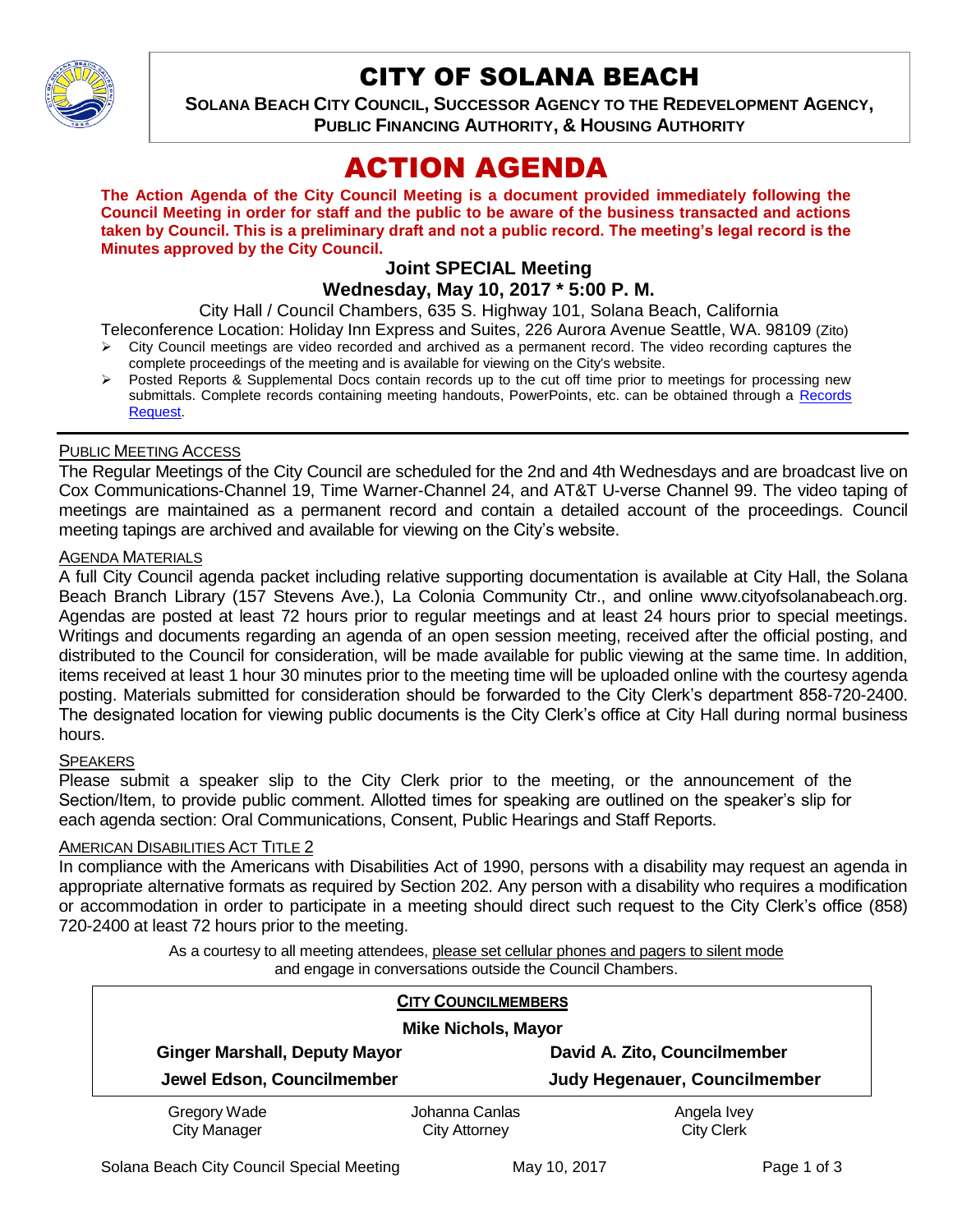### SPEAKERS:

Please submit your speaker slip to the City Clerk prior to the meeting or the announcement of the Item. Allotted times for speaking are outlined on the speaker's slip for Oral Communications, Consent, Public Hearings and Staff Reports.

#### READING OF ORDINANCES AND RESOLUTIONS:

Pursuant to Solana Beach Municipal Code Section 2.04.460, at the time of introduction or adoption of an ordinance or adoption of a resolution, the same shall not be read in full unless after the reading of the title, further reading is requested by a member of the Council. If any Councilmember so requests, the ordinance or resolution shall be read in full. In the absence of such a request, this section shall constitute a waiver by the council of such reading.

# **CALL TO ORDER AND ROLL CALL:**

## **CLOSED SESSION REPORT:** (when applicable)

# **FLAG SALUTE:**

#### **APPROVAL OF AGENDA: COUNCIL ACTION: Approved 5/0**

#### **ORAL COMMUNICATIONS:**

This portion of the agenda provides an opportunity for members of the public to address the City Council on items relating to City business and not appearing on today's agenda by submitting a speaker slip (located on the back table) to the City Clerk. Comments relating to items on this evening's agenda are taken at the time the items are heard. Pursuant to the Brown Act, no action shall be taken by the City Council on public comment items. Council may refer items to the City Manager for placement on a future agenda. The maximum time allotted for each presentation is THREE MINUTES (SBMC 2.04.190). Please be aware of the timer light on the Council Dais.

## **D. STAFF REPORTS**: (D.1. - D.2.)

*Submit speaker slips to the City Clerk.*

## **D.1. Work Plan for Fiscal Year 2017-2018.** (File 0410-08)

Recommendation: That the City Council

1. Approve the revisions to the draft Fiscal Year 2017/2018 Work Plan and direct Staff to return to Council with the final Fiscal Year 2017/2018 Work Plan for approval with the Budget in June 2017.

[Item D.1. Report \(click here\)](https://solanabeach.govoffice3.com/vertical/Sites/%7B840804C2-F869-4904-9AE3-720581350CE7%7D/uploads/Item_D.1._Report_(click_here)_5-10-2017.PDF) 

*Posted Reports & Supplemental Docs contain records up to the cut off time, prior to the start of the meeting, for processing new submittals. The final official record containing handouts, PowerPoints, etc. can be obtained through a Records Request to the City Clerk's Office.* **Discussion.**